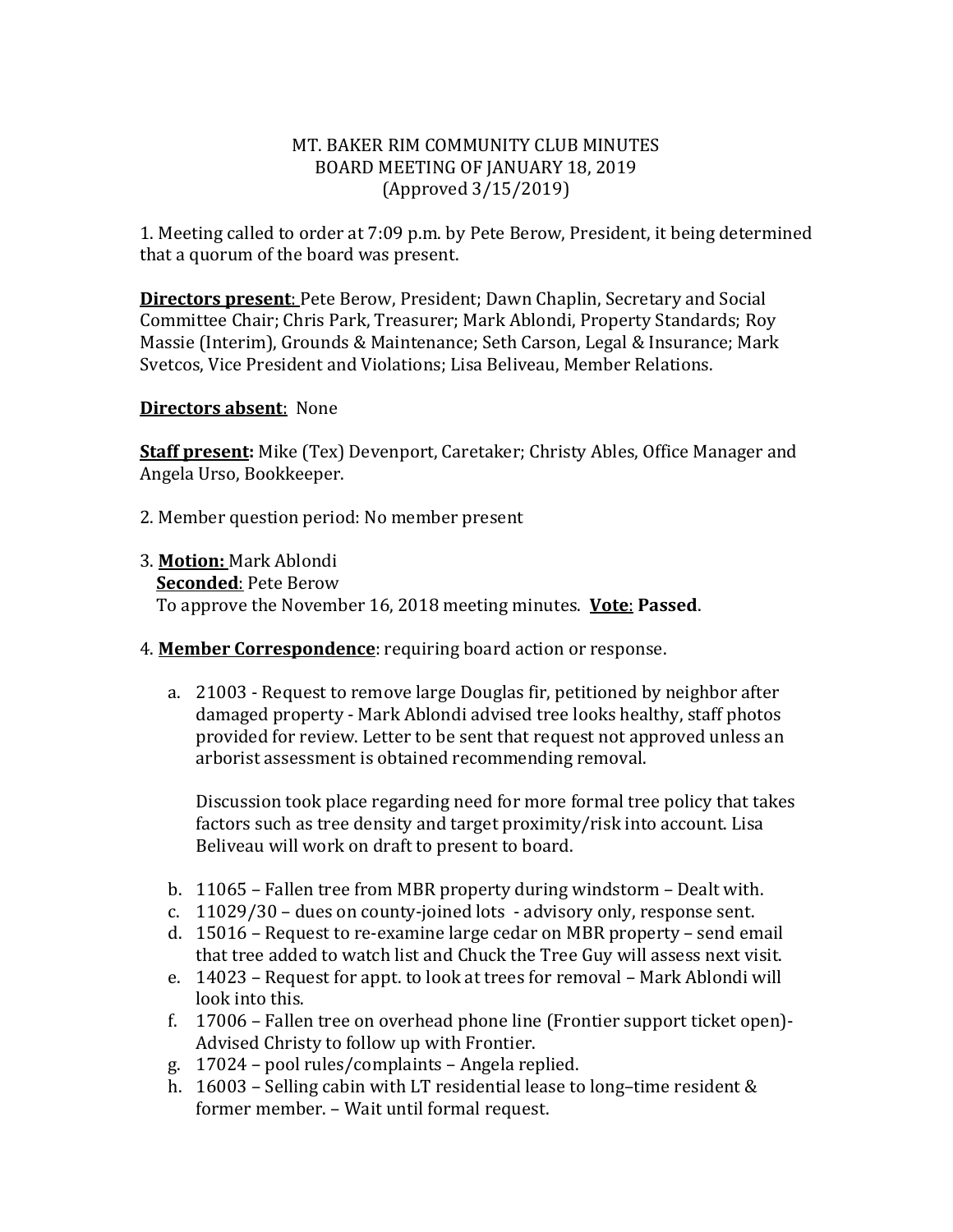### 5. **Directors' Reports:**

- a. President
- b. Secretary
- c. Treasurer Report cash surplus 31,000.00. \$20,000.00 to stay in operating funds and \$11,000.00 goes into capital funds.
- d. Property Standards
- e. Grounds and Maintenance
- f. Member Relations *See updated property transfer list on-file in office*
- g. Violations *See updated violations tracking list on-file in office*
- h. Legal & Insurance

# **Motion:** Dawn Chaplin

#### **Seconded**: Mark Ablondi

To adopt Directors' reports into the meeting. **Vote**: **Passed.** 

# 6. **Unfinished Business**:

- a. 16021/22 –Seth will speak to attorney about property boundary changes. Security letter from lawyer advises lot boundary can be rotated. Seth will look into liens on property and why funds are being held in escrow by title co.
- b. Update on Garage Tex will stake out where the garage will be so we can take a look at where it is situated. Needs Motion to approve \$35,000.00 to get permits and start build. **Motion:** Mark Ablondi **Seconded:** Mark Svetcos. Budget for build will be \$35,000.00. **Vote**: **Passed**.
- c. Security cameras and lights Seth update Bid from Guardian for front gate, pool, garbage, and clubhouse; they will install and \$15 monthly fee for upkeep. \$5,000.00 estimate for everything. Chris will do a budget review to see if we have the funds allocated for this. Tabled to next meeting.
- d. 2018 Amended Bylaws (Resolution 2018-03) Pete & Mark to work on this - **Motion:** Mark Ablondi **Seconded:** Pete Berow – Postpone recording updated doc since amendments are administrative only; since members approved, post new version on website and in New Member Packets with scrivener's errors noted in brackets. **Vote: Passed**

# 7. **New Business:**

- a. Capital Improvement project Sand cover job agreement Check ready to sign - signatures requested - Done
- a. 2019 AGM task timeline **Motion:** Lisa Beliveau **Seconded:** Chris Park AGM will be held on Saturday June 22, 2019. **Vote: Passed**
- c. 2019 Grounds and Maintenance budget planning -Tabled to next meeting Gather information on what improvements could be done to the Clubhouse, grounds and gate area.
- d. Review board director terms for AGM election Tabled to next meeting Dawn will discuss with Christy.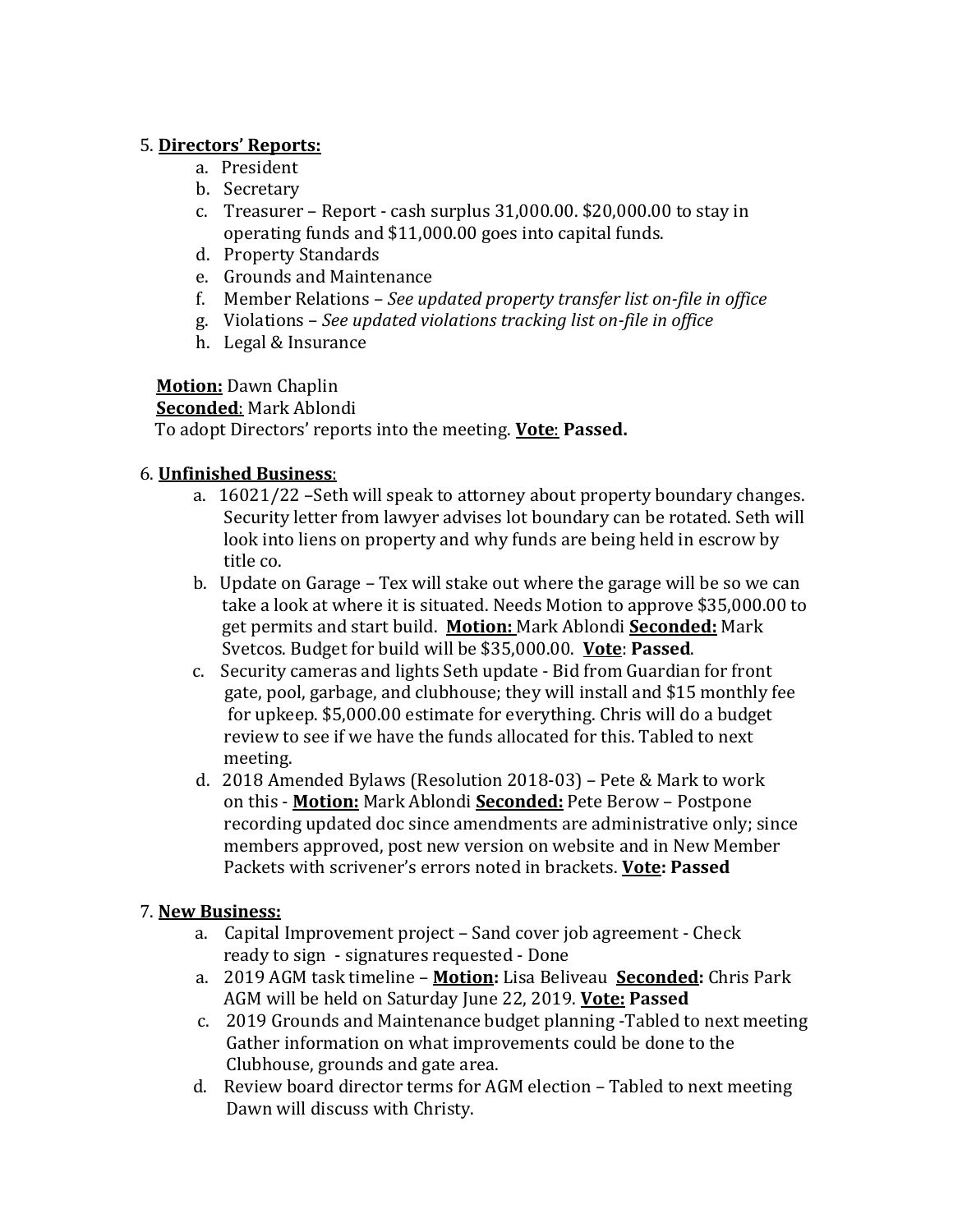- e. Caretaker urgent contact number The caretakers do not work 24 hrs Emergencies - Contact 911
	- Grounds & Maintenance problems Contact board@mtbakerrim.com
- f. Governing doc review & 2019 AGM amendment proposals Dawn will look into with Christy tabled till next meeting.
- g. Long term residential rentals encourage registration & invite participation in community - **Motion:** Mark Ablondi **Seconded:** Mark Svetcos - To remove the \$25.00 registration fee from long term rentals **Vote: Passed**
- h. Clubhouse cleaning checklist for Rental Policy Dawn & Tex will get together on this.
- i. Clarification needed: when is full board vote needed Board will decide when full board vote is needed.
- j. Proposal to raise some of our fees Lien fee (\$350 to \$400)\$150 goes to County. Transfer fee (\$75.00 to \$150) per sales transaction. Fee may be waived for transfers from probate. **Motion:** Mark Svetcos, **Seconded:** Lisa Beliveau. To raise Lien fee to \$400.00 and Transfer fee to \$150.00 **Vote: Passed**
- j. Board dinner- Date march 16, 2019 Restaurant Herb Neiman's Steak House in Everson.
- k. Advance Funds paid back for NYE dinner and dance.

Meeting adjourned at 9:34 p.m. Mark Ablondi moved to adjourn. Lisa Beliveau seconded.

Next board meeting is Friday, February 16, 2019 at 7:00 p.m. in the clubhouse.

Signed:

Dated: *MARCH 15, 2019* 

MBRCC Board of Directors<br>Print Name and Title: *DAWN CHAPLIN* SECKETAL